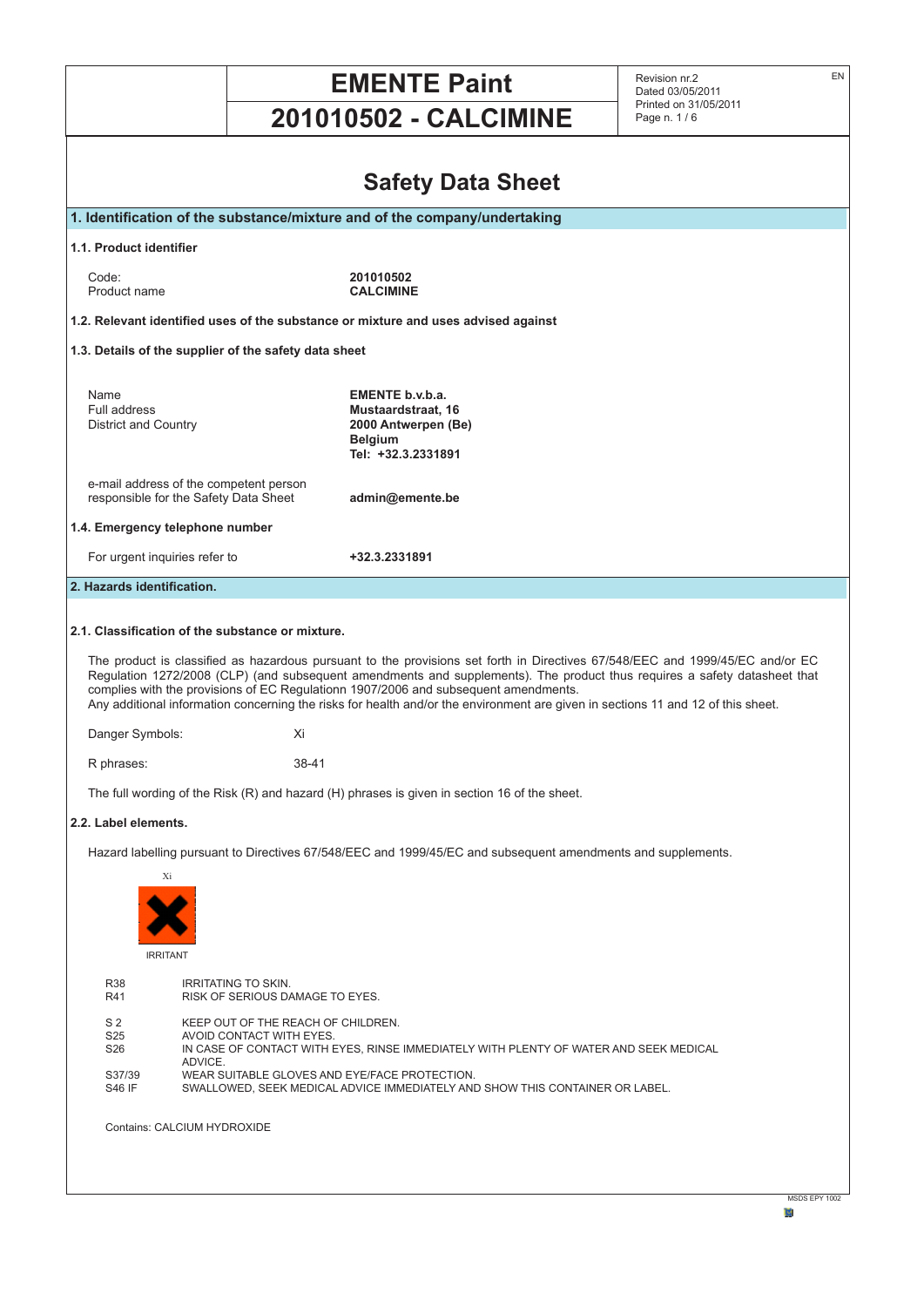

**b**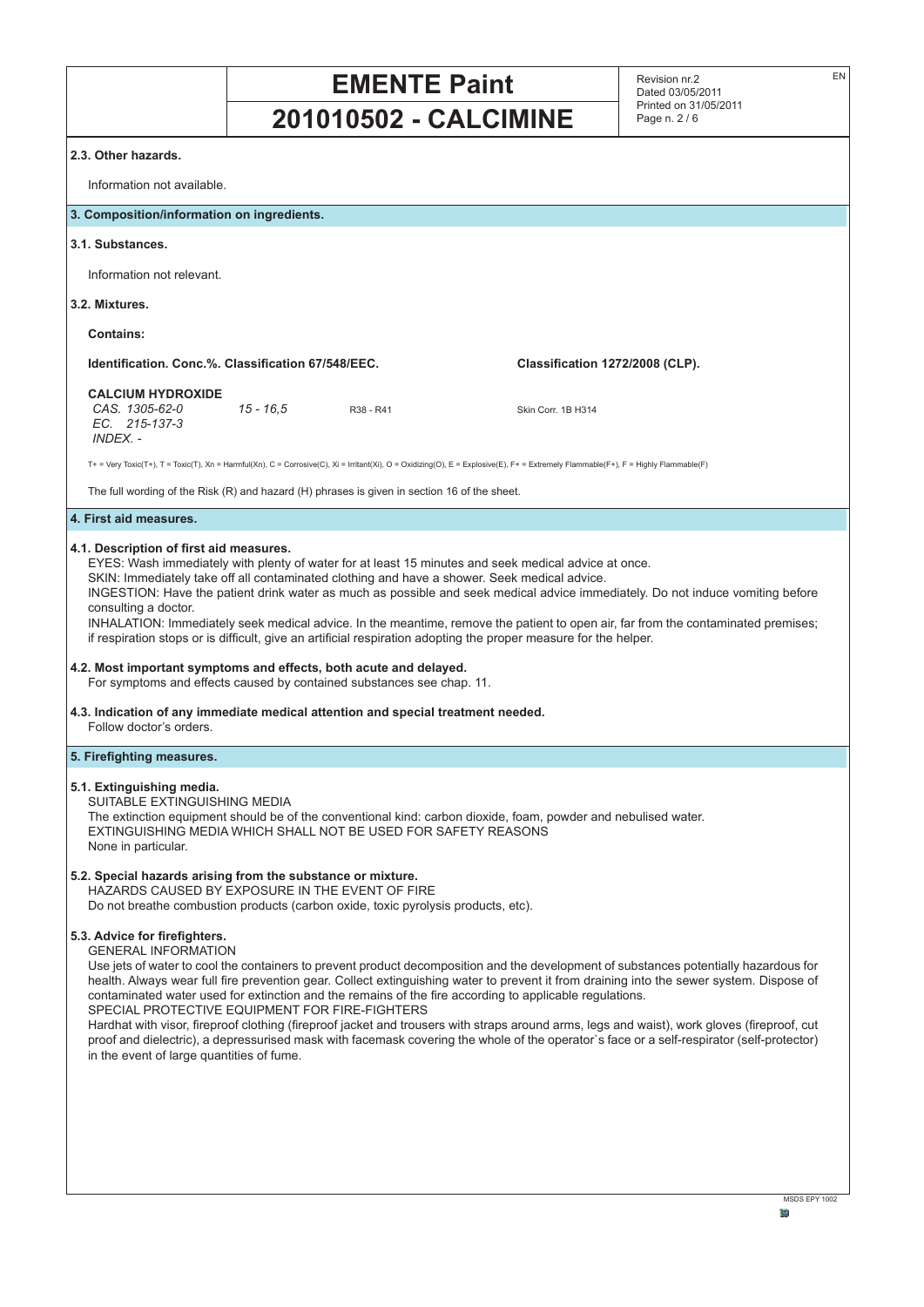# **EMENTE Paint**

# **201010502 - CALCIMINE**

Revision nr.2 Dated 03/05/2011 Printed on 31/05/2011 Page n. 3 / 6

# **6. Accidental release measures.**

# **6.1. Personal precautions, protective equipment and emergency procedures.**

Wear appropriate protective equipment. Send away individuals who are not suitably equipped. Use breathing equipment if fumes or powders are released into the air. Block the leakage if there is no hazard. Do not handle damaged containers or the leaked product before donning appropriate protective gear. For information on risks for the environmental and health, respiratory tract protection, ventilation and personal protection equipment, refer to the other sections of this sheet.

#### **6.2. Environmental precautions.**

The product must not penetrate the sewers, surface water, ground water and neighbouring areas. Dilute the product well with water after collection.

# **6.3. Methods and material for containment and cleaning up.**

For liquid products, suck into a suitable container (made of material not incompatible with the product) and soak up any leaked product with absorbent inert material (sand, vermiculite, diatomeous earth, Kieselguhr, etc). Collect the majority of the remaining material and deposit in containers for disposal. For solid products, use spark proof mechanical tools to collect the leaked product and place in plastic containers. If there are no contraindications, use jets of water to eliminate product residues. Make sure the leakage site is well aired. Contaminated material should be disposed of in compliance with the provisions set forth in point 13.

#### **6.4. Reference to other sections.**

Any information on personal protection and disposal is given in sections 8 and 13.

# **7. Handling and storage.**

#### **7.1. Precautions for safe handling.**

Store in closed, labelled containers.

#### **7.2. Conditions for safe storage, including any incompatibilities.** Normal storage conditions without particular incompatibilities.

#### **7.3. Specific end use(s).**

Information not available.

# **8. Exposure controls/personal protection.**

#### **8.1. Control parameters.**

| <b>Name</b>              | <b>Type</b>      | Coun-<br>try | TWA/8h<br>mg/m3 | ppm | STEL/15min<br>mg/m3 | ppm |  |
|--------------------------|------------------|--------------|-----------------|-----|---------------------|-----|--|
|                          |                  |              |                 |     |                     |     |  |
| <b>CALCIUM HYDROXIDE</b> | <b>TLV-ACGIH</b> |              | b               |     |                     |     |  |
|                          | OEL              | <b>IRL</b>   | 5               |     |                     |     |  |
|                          | WEL              | UK           | 5               |     |                     |     |  |
|                          |                  |              |                 |     |                     |     |  |

#### **8.2. Exposure controls.**

As the use of adequate technical equipment must always take priority over personal protection equipment, make sure that the workplace is well aired through effective local aspiration or bad air vent. If such operations do not make it possible to keep the concentration of the product below the permitted workplace exposure thresholds a suitable respiratory tract protection must be used. See product label for hazard details during use. Ask your chemical substance suppliers for advice when choosing personal protection equipment. Personal protection equipment must comply with the rules in force indicated below.

HAND PROTECTION

Protect hands with category III (ref. Directive 89/686/EEC and standard EN 374) work gloves, such as those in PVA, butyl, fluoroelastomer or equivalent. The following should be considered when choosing work glove material: degradation, breakage times and permeation. Work glove resistance to preparations should be checked before use, as it can be unpredictable. Gloves` limit depends on the duration of exposure.

EYE PROTECTION

Wear protective airtight goggles (ref. standard EN 166).

SKIN PROTECTION

Wear category II professional long-sleeved overalls and safety footwear (ref. Directive 89/686/CEE and standard EN 344). Wash body with soap and water after removing overalls.

RESPIRATORY PROTECTION

If the threshold value for one or more of the substances present in the preparation for daily exposure in the workplace or to a fraction established by the company`s prevention and protection service is exceeded, wear a mask with an E or universal filter, the class (1, 2 or 3) of which must be chosen according to the limit concentration of use (ref. standard EN 141).

EN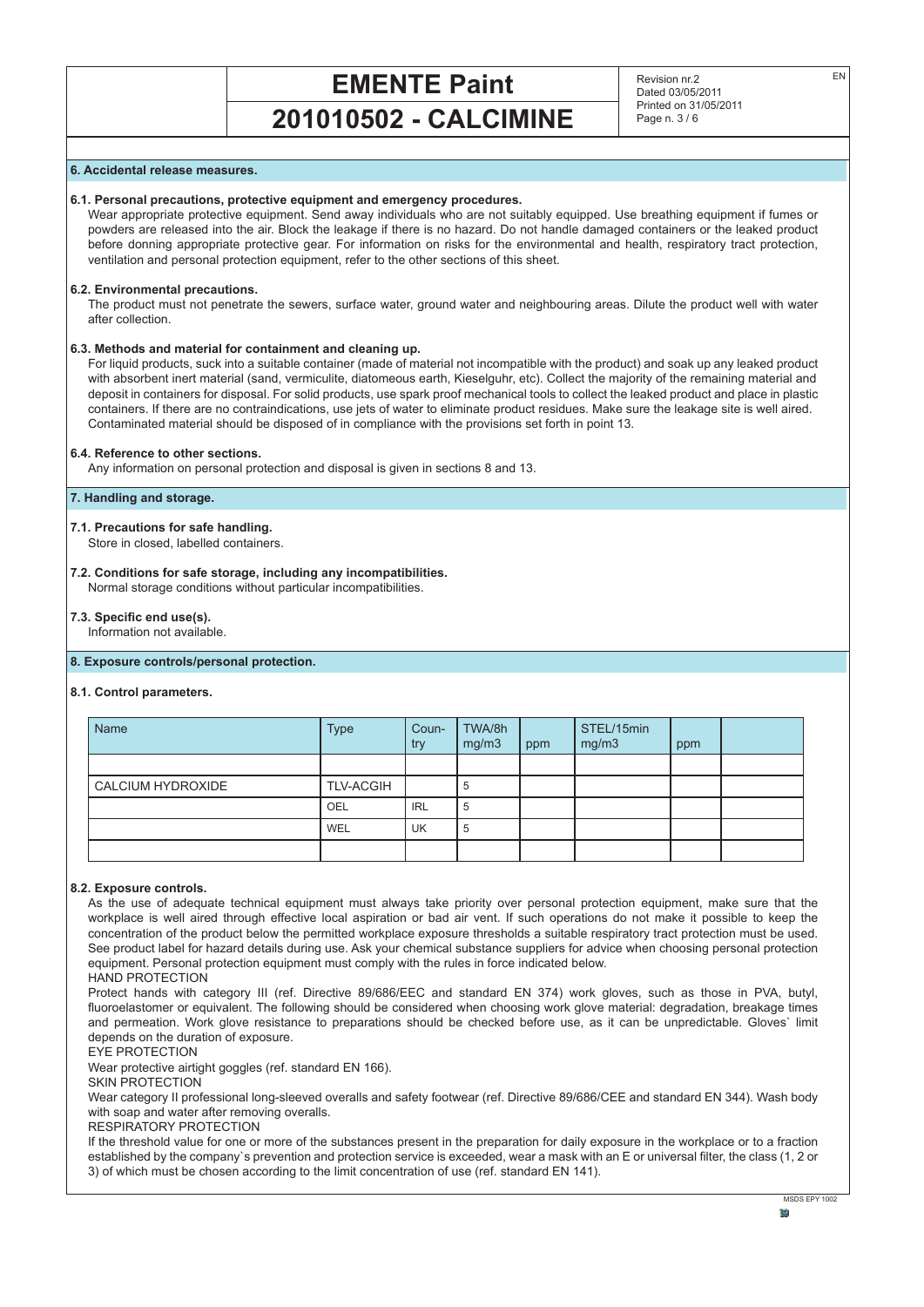# **EMENTE Paint**

**201010502 - CALCIMINE**

Revision nr.2 Dated 03/05/2011 Printed on 31/05/2011 Page n. 4 / 6

The use of breathing protection equipment, such as masks with organic vapour and dust/mist cartridges, is necessary in the absence of technical measures limiting worker exposure. The protection provided by masks is in any case limited.

If the substance in question is odourless or its olfactory threshold is higher than the relative exposure limit and in the event of an emergency, or when exposure levels are unknown or the concentration of oxygen in the workplace is less than 17% volume, wear self-contained, open-circuit compressed air breathing apparatus (ref. standard EN 137) or fresh air hose breathing apparatus for use with full face mask, half mask or mouthpiece (ref. standard EN 138).

An emergency eye washing and shower system must be provided.

# **9. Physical and chemical properties.**

#### **9.1. Information on basic physical and chemical properties.**

| Appearance                             | paste          |
|----------------------------------------|----------------|
| Colour                                 | white          |
| Odour                                  | characteristic |
| Odour threshold.                       | Not available. |
| pH.                                    | Not available. |
| Melting or freezing point.             | Not available. |
| Boiling point.                         | Not available. |
| Distillation range.                    | Not available. |
| Flash point.                           | Not available. |
| <b>Evaporation Rate</b>                | Not available. |
| Flammability of solids and gases       | Not available. |
| Lower inflammability limit.            | Not available. |
| Upper inflammability limit.            | Not available. |
| Lower explosive limit.                 | Not available. |
| Upper explosive limit.                 | Not available. |
| Vapour pressure.                       | Not available. |
| Vapour density                         | Not available. |
| Specific gravity.                      | 1,610 Kg/I     |
| Solubility                             | miscible       |
| Partition coefficient: n-octanol/water | Not available. |
| Ignition temperature.                  | Not available. |
| Decomposition temperature.             | Not available. |
| Viscosity                              | Not available. |
| <b>Reactive Properties</b>             | Not available. |

# **9.2. Other information.**

Information not available.

## **10. Stability and reactivity.**

#### **10.1. Reactivity.**

There are no particular risks of reaction with other substances in normal conditions of use.

#### **10.2. Chemical stability.**

The product is stable in normal conditions of use and storage.

#### **10.3. Possibility of hazardous reactions.**

No hazardous reactions are foreseeable in normal conditions of use and storage.

#### **10.4. Conditions to avoid.**

None in particular, however the usual precautions used for chemical products should be respected.

#### **10.5. Incompatible materials.** Information not available.

#### **10.6. Hazardous decomposition products.**

In the event of thermal decomposition or fire, vapours potentially dangerous to health may be released.

# **11. Toxicological information.**

# **11.1. Information on toxicological effects.**

Acute effects: contact with skin may cause: irritation, erythema, edema, dryness and chapped skin. Vapour inhalation may slightly irritate the upper respiratory trait. Ingestion may cause health disorders, including stomach pain and sting, nausea and sickness. This product may cause serious ocular lesions, cornea opacity, iris lesions, irreversible eye coloration.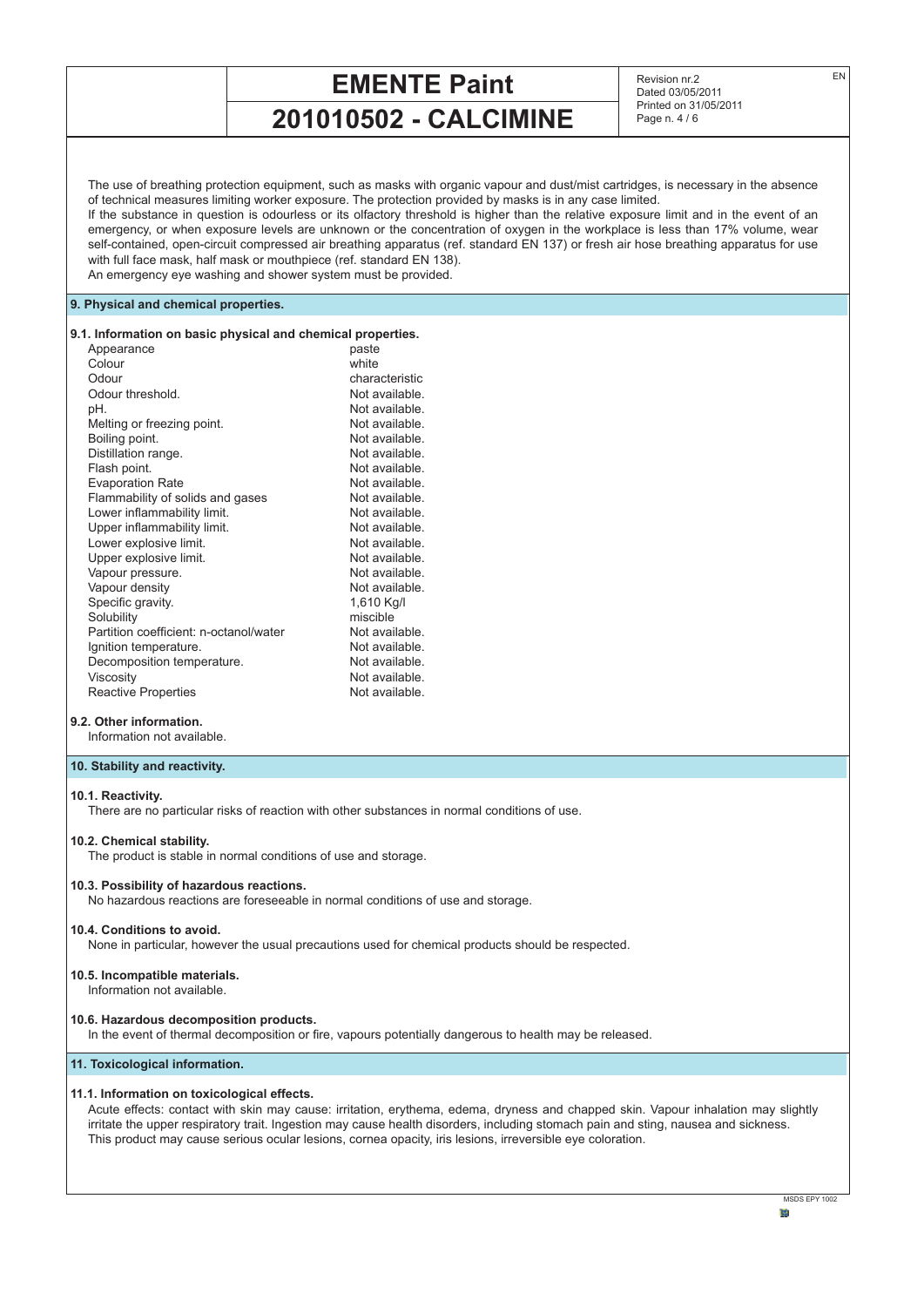Revision nr.2 Dated 03/05/2011 Printed on 31/05/2011 Page n. 5 / 6

EN

# CALCIUM HYDROXIDE

LD50 (Oral): 7340 mg/kg Rat

# **12. Ecological information.**

Use this product according to good working practices. Avoid littering. Inform the competent authorities, should the product reach waterways or sewers or contaminate soil or vegetation.

#### **12.1. Toxicity.**

Information not available.

**12.2. Persistence and degradability.** Information not available.

# **12.3. Bioaccumulative potential.**

Information not available.

# **12.4. Mobility in soil.**

Information not available.

#### **12.5. Results of PBT and vPvB assessment.** Information not available.

# **12.6. Other adverse effects.**

Information not available.

# **13. Disposal considerations.**

## **13.1. Waste treatment methods.**

Reuse, when possible. Product residues should be considered special hazardous waste. The hazard level of waste containing this product should be evaluated according to applicable regulations.

Disposal must be performed through an authorised waste management firm, in compliance with national and local regulations. CONTAMINATED PACKAGING

Contaminated packaging must be recovered or disposed of in compliance with national waste management regulations.

## **14. Transport information.**

The product is not dangerous under current provisions of the Code of International Carriage of Dangerous Goods by Road (ADR) and by Rail (RID), of the International Maritime Dangerous Goods Code (IMDG), and of the International Air Transport Association (IATA) regulations.

## **15. Regulatory information.**

# **15.1. Safety, health and environmental regulations/legislation specific for the substance or mixture.**

Seveso category.

Restrictions relating to the product or contained substances pursuant to Annex XVII to EC Regulation 1907/2006.

| Product. |  |
|----------|--|
| Point.   |  |

Substances in Candidate List (Art. 59 REACH). None.

Substances subject to authorisarion (Annex XIV REACH). None.

Healthcare controls.

Workers exposed to this chemical agent must not undergo health checks, provided that available risk-assessment data prove that the risks related to the workers' health and safety are modest and that the 98/24/EC directive is respected.

# **15.2. Chemical safety assessment.**

No chemical safety assessment has been processed for the mixture and the substances it contains.